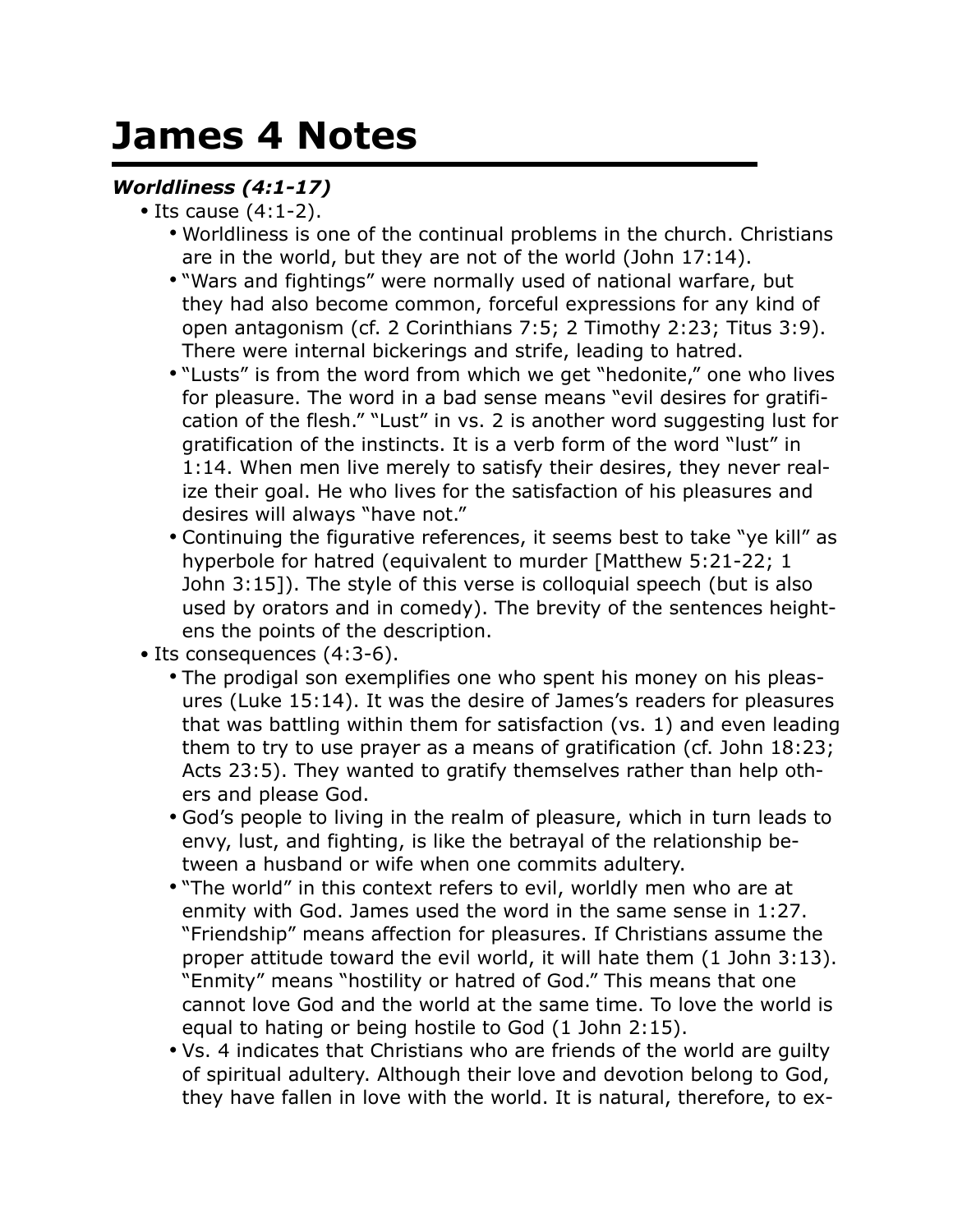pect vs. 5 to speak of God's jealous longing for His people's love, not the people's own envious spirit.

- God has set a high standard for wholehearted love and devotion on the part of His people as they resist the appeal of the world, but He gives grace that is greater than the rigorous demand He has made (cf. Proverbs 3:34).
- Its cure (4:7-10).
	- The verb "submit" involves aligning one's self against Satan rather than seeking his friendship. The word is mostly associated with the idea of rank or order (in an army, for example). Thus it means to put one's self in the ranks as a soldier, resigning his will to that of his chief.
	- Peter's roaring lion is actually a cowardly beast (1 Peter 5:8-9). This lion is defeated by a steadfast resistance of faith and will flee when resisted. But he must not be given an advantage.
	- "Draw near" is a figurative use of the verb and is associated with spiritual worship or serve to God (cf. Exodus 19:22; Ezekiel 44:13; Leviticus 10:3; Isaiah 29:13). It is used of the Christian's approach to worship under the new covenant (Hebrews 7:19), especially through prayer (Hebrews 4:16).
	- "Cleanse" your hands is a figure of moral cleanliness (cf. Exodus 30:19-21). We must be sincere, setting our hearts and hope perfectly on Him. He knows if we are disloyal in mind. The word "double minded" is the same word that describes the doubting man in 1:8. Here the double-mindedness is in holding onto the world and the Lord at the same time, or perhaps serving Him with the outward appearance (1:26) while his heart is not right.
	- "Be afflicted" means "to endure sorrow" or "be in distress." It likely means mental wretchedness brought about the realization of their sinful condition. When the enormity of sin strikes home, the penitent is sorry for his wrong (2 Corinthians 7:10). The "laughter" is the glad sound of their worldly pleasures. "Joy" is the inward condition of the sinner, as the "laughter" is the outward.
	- In vs. 10, James is not speaking of humility as a trait of character so much as he is an act of resignation, of self-humiliation, of bowing to the will of God. Similar words are found in other scriptures (Matthew 23:12; Luke 14:11; 1 Peter 5:6).
- Its characteristics (4:11-17).
	- The command in vs. 11 refers to defamation of character or slander (2 Corinthians 12:20; 1 Peter 2:21). Slander and judgment go together. The judgment is the condemnation of one brother by another. The law referred to is probably the command of Leviticus 19:18. To speak against your neighbor is to violate this law. Those who do so